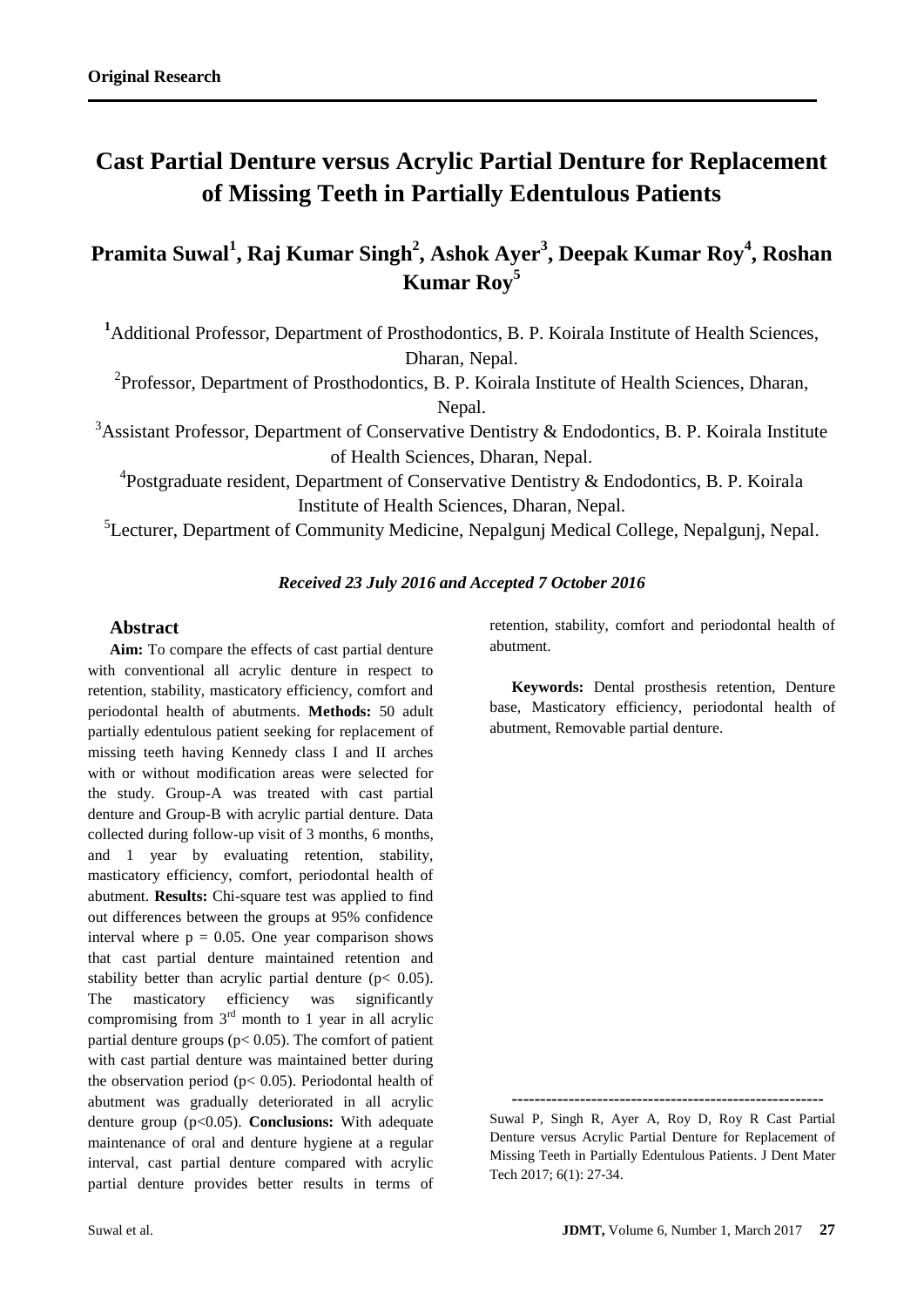# **Introduction**

Edentulousness is the state in which loss of teeth causes adverse aesthetic and biomechanical squeal. Tooth replacement techniques have evolved considerably over years, however, patient acceptance to traditional prosthesis has never been foreseeable and is never complete and there has been a constant pursuit of achieving better ways of restoration. Although complete edentulism has decreased, the number of partially edentulous individuals has increased, probably because of the worldwide ageing population and oral health-related prevention policies (1). For the rehabilitation of the partially edentulous state to replace the missing teeth various type of prosthetic options are available including removable partial denture (RPD), tooth supported fixed partial denture, implant supported partial denture, flexible denture. How well these prostheses restores and maintain the functions of natural teeth depends on a large extent on the numbers and location of the missing teeth (2).

There are limited advantages that can be accomplished by the removable prosthesis for replacing the natural teeth, such as non-invasive and low-cost partial dentures can be constructed by heat cured acrylic resin solely known as all acrylic partial dentures, whereas cast partial denture has metallic framework along with metallic denture base or acrylic resin denture base. The metal bases have several advantages like accuracy, durability, resistance to distortion, inherent cleanliness, reduced weight, and bulk (2,3). When a partial denture undergoes occlusal force, rotational movements may occur along the fulcrum line and around both longitudinal and vertical axis. The distal extension denture has a tendency for lateral movement during the function. Loss of support and stability and ultimately loss of occlusion is accompanied by settling denture base, especially in distal extension cases because the tissue support in the distal extension denture predictably changes with time.

The high cost of the cast partial denture is an important barrier in limiting the supply of prosthodontic service. Several patients receive tissue supported all acrylic partial dentures. Patient comes with complaints of denture loosening, movement of the denture during mastication, unnatural feeling and even degradation of the periodontal condition of the remaining teeth such as gingival recession and mobility. Due to lack of epidemiological survey, it is often difficult to evaluate the impact of the different prosthetic options on the oral health, either it might be beneficial or have a higher failure rate. Thus, this study is conducted to compare the clinical effects of cast partial denture (CPD) versus heat cured acrylic resin partial denture (APD) with respect to retention, stability, masticatory efficiency, comfort and

periodontal health of abutments. Kennedy Class I and II edentulous spaces were selected for study because they are the most common types (4), and they are most likely to cause problems (5,6).

#### **Materials and Methods**

Total 50 patients, partially edentulous patient attending department of prosthodontics for replacement of missing teeth. The study protocol was approved by the institutional ethical committee. Inclusion criteria: Partially edentulous patient with Kennedy class I and II arches with or without modification areas. Exclusion Criteria: Poor oral hygiene. (OHI-S score: Poor), Compromised periodontal support of remaining teeth. Abutment teeth: Moderate to severe clinical attachment loss, Mobility index score 2 and 3, Patient with uncontrolled systemic diseases, patient unable to maintain denture hygiene due to disability. Patient who wanted fixed prosthesis or implant supported denture and patient aged above 70 years. Each patient was evaluated by thorough medical and dental history, clinical examination, diagnostic model analysis and radiographic examination. Treatment plan explained to the patient. Having being assured of patient's full cooperation, informed consent was taken. Initially, neither patient nor the investigator knew about the group in which the patient will be allocated. Randomization tables were generated with the aid of the (pseudo) random number generator in Microsoft Excel. Samples were divided into two groups. Group A: 25 patients treated with cast partial denture. Group B: 25 patients treated with acrylic partial denture.

Clinical Procedure: The following procedure was performed for Group-A participants. a) Pre-prosthetic mouth preparation: This phase of treatment includes; i) Surgical preparation such as extraction of teeth with poor prognosis, removal of the residual roots, impacted teeth and malposed teeth which were not orthodontically correctable. ii) Periodontal preparation such as scaling and root planning, elimination of gross occlusal interferences by selective grinding procedure, oral hygiene instruction and maintenance therapy. b) Surveying of the diagnostic cast: The most suitable path of placement of prosthesis was determined that will eliminate or minimise interference to placement and removal. Proximal tooth surface that needed to be made parallel were identified so that they can act as guiding plane during placement and removal. The height of contour was determined. The depth of retentive undercut and location of undesirable undercuts of both hard and soft tissue were also detected. Location of retainers and artificial teeth with the best esthetic advantage were determined and finally tripoding was done. c) Prosthetic mouth preparation: Prosthetic mouth preparation was done to modify the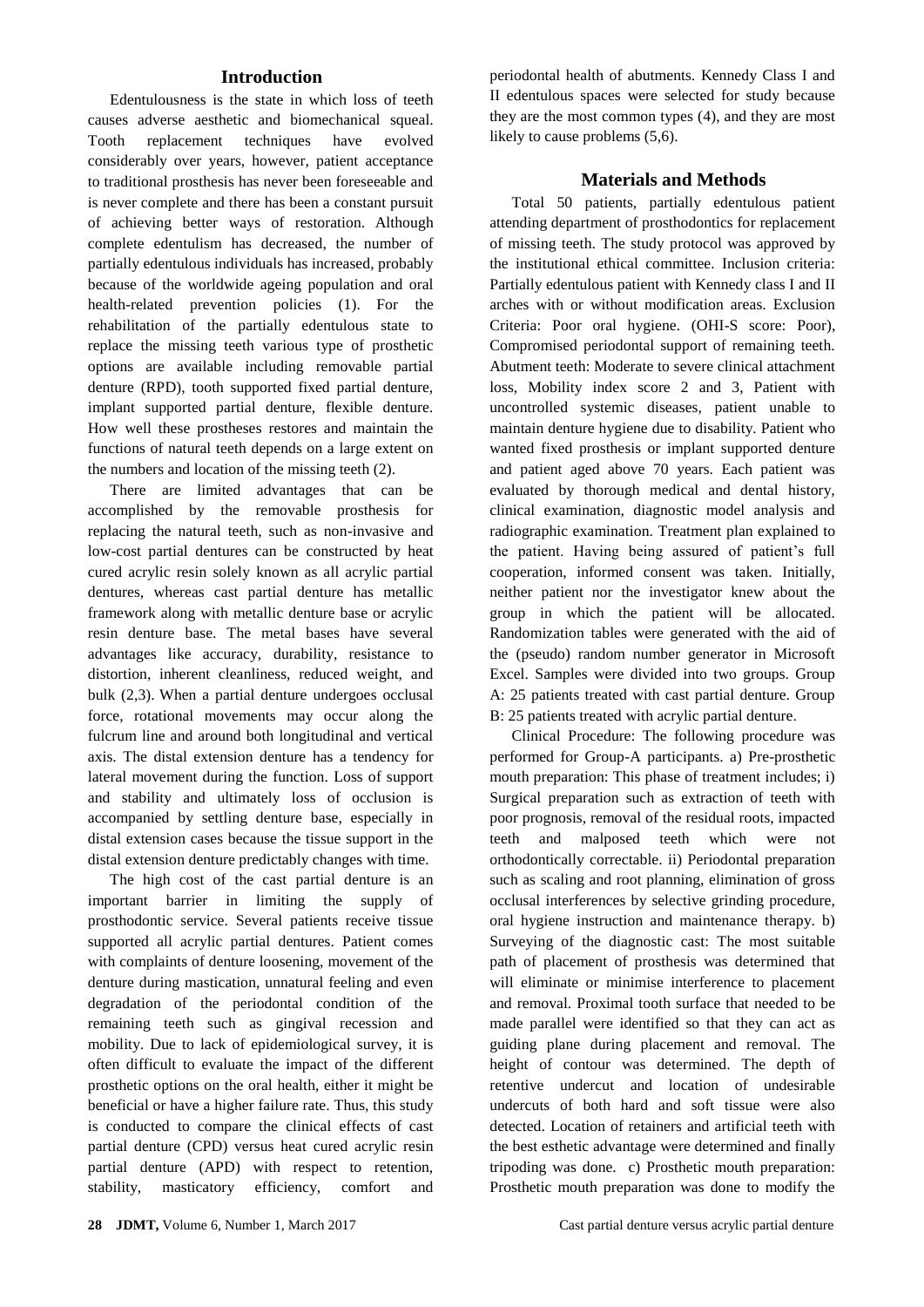existing structure to enhance the placement of prosthesis especially the abutment and retentive undercuts. Rest seats were prepared accordingly to the location, position and extent determined by a surveyor (Marathon Surveyor, Saeyang Microtech, Korea) on the diagnostic cast. A custom tray was prepared on the diagnostic cast with self-cure acrylic resin (Rapid Repair, Dentsply, India) to make final impression. The final impression made with polyvinyl siloxane impression material. (Aquasil soft putty and Regular set, Dentsply, Germany). Master cast prepared using dental stone (Kalstone, Kalabhai Karson, India) after beading and boxing. The master cast was then surveyed; tripod marks were transferred to the master cast to get the planned tilt established on the diagnostic cast. The outline of the proposed partial denture was transferred to the master cast from the diagnostic cast, this includes delineating the height of contour, measurement of undercuts, drawing of the clasps and connectors. Wax was then added to block out all undercuts except retentive ones. The excess wax was removed with a chisel placed in the surveyor. Relief was provided in the form of spacer over saddle area, gingival margin and median palatal raphae area. Beading was completed outlining the connectors.

The blocked, relieved and beaded master cast was duplicated by using agar agar impression material (Castogel Duplicating Material, BEGO, Germany) and a refractory cast (Begoform, BEGO, Germany) was prepared. Wax patterns for metal framework were made according to design on the hardened refractory cast by using preformed wax (Dental Inlay Casting Wax, G C Corporation, India). After fabrication, finishing of the framework pattern was done. After sprueing, investing of the wax pattern was done by using phosphate bonded investment material (BELLAVEST® SH, BEGO, Germany). The burn out of the wax and finally casting procedure (Centrifugal Induction, BEGO, Germany) were completed by using the standard procedure. The material used was cobaltchrome partial denture alloy (Wironit alloy, BEGO, Germany). After finishing of cast framework, it was tried in the patient mouth. The fit of the framework was tried first. Discrepancies were corrected until the framework was properly fitted on the teeth along the determined path of insertion.

Temporary denture base was fabricated using the metal framework and occlusal rim was prepared with modelling wax on the master cast. Jaw relation was recorded and stabilised master cast assembly was mounted on an articulator. Artificial teeth were selected, arranged and tried on patient's mouth before processing. After try-in, the waxed denture was flasked, dewaxed, packed and processed. The processed denture was then deflasked gently. The

prosthesis and recovered cast were remounted in the articulator in their original relationship with the help of indices created on the cast. Occlusal interferences were detected by simulating condylar movements in the semi-adjustable articulator (Hanau™ Wide-Vue, USA). Articulating papers were used to locate occlusal discrepancies and were corrected on the denture by selective grinding until the movements become smooth and uninterrupted. The denture was then recovered, finished, polished and checked critically for blebs, bubbles, blisters.

Similarly for Group-B participants: Pre-treatment assessment and diagnosis was done following clinical, radiographic and study cast. Mouth preparation was done when necessary. The primary impression was made with alginate impression material (Zelgan, Dentsply, India) and the stone cast was poured, custom tray fabrication was done. The final impression made using selective pressure technique. Wrought wire clasps were constructed and temporary denture base prepared. Teeth selection and alignment was done. Try-in done in patient's mouth, then waxed denture was flasked, dewaxed and processed with heat cure acrylic resin (Travelon Denturebase material, Dentsply. India).

Dentures were seated on the mouth and checked for fit and stability. Necessary adjustments were made and polished denture placed on patient's mouth. After completion of the procedure and delivery of the denture, instructions on maintenance of the prosthesis were given. The patient recalled after 24 hours and 48 hours for necessary adjustment. For evaluation, patient recalled after 3 months, 6 months, and 1 year.

Study parameters: Data were collected on a data collection sheet at every follow-up visit. Retention & Stability recorded according to grading  $(7)$ :  $1 = Good$ (difficult to dislodge),  $2 = \text{Fair}$  (some resistance to dislodge),  $3 = \text{Poor}$  (minimal or no resistance to dislodge). The assessment of subjective masticatory efficiency and aspects of the patient were analysed by means of following questionnaire (8). Q. How much difficulty do you have in chewing with your removal partial denture?  $1 = No$  difficulty in chewing (Good), 2  $=$  some difficulty in chewing (Fair),  $3 =$  Extreme difficulty in chewing (Poor). The qualitative assessment of Comfort was evaluated according to the patient's satisfaction limit  $(8)$ . 1 = Good (Completely satisfied),  $2 = \text{Fair (Modernately satisfied)}$ ,  $3 = \text{Poor}$ (Less satisfied). Periodontal health of the abutment was assessed on the basis of the amount of clinical attachment loss (CAL) as follows: Normal= CAL, Slight= 1-2 mm CAL, Moderate= 3-4 mm CAL, Severe  $\geq$  5 mm CAL (9).

Statistical Method: Collected data were entered in Microsoft Excel 2013 and coded accordingly. The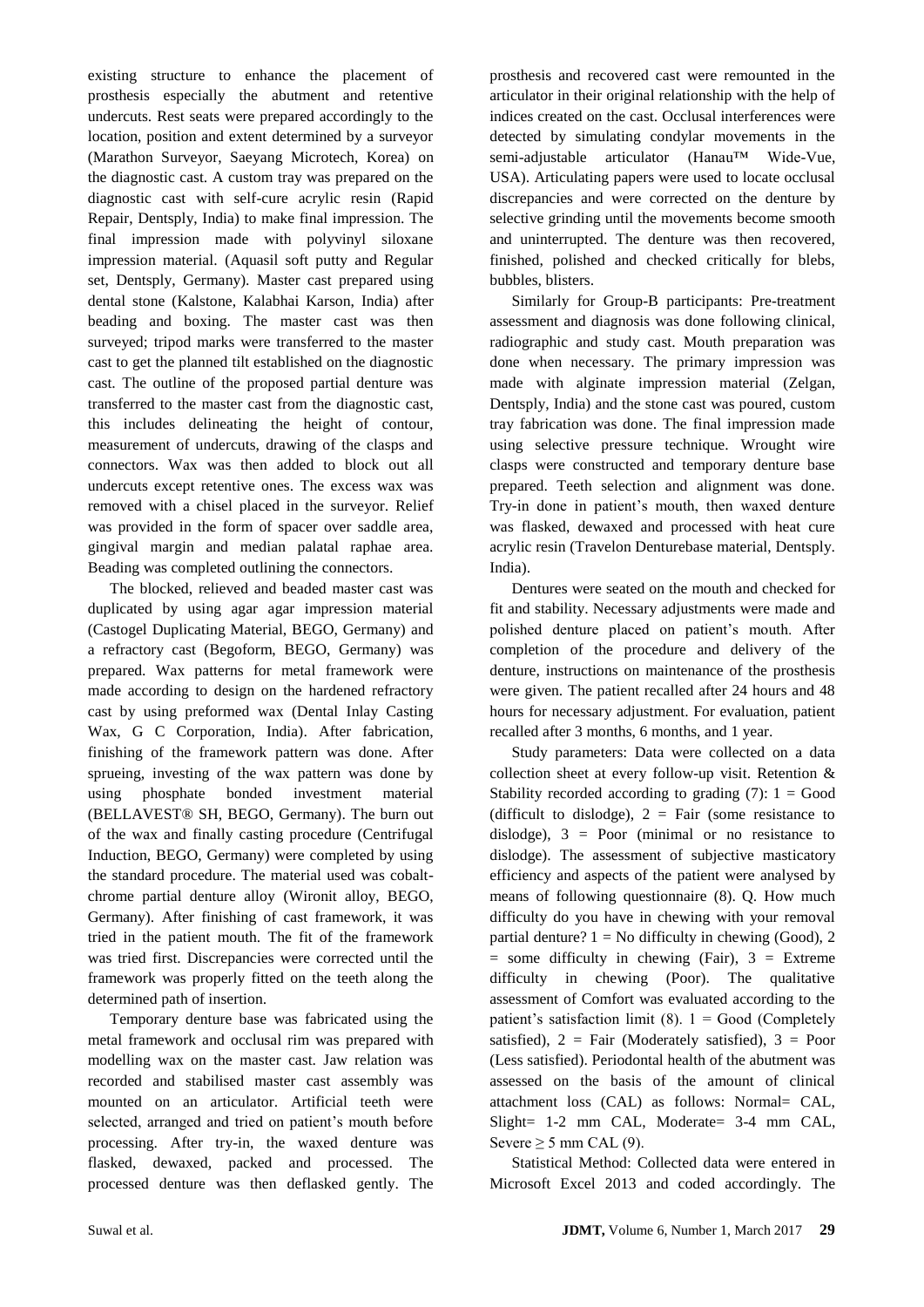statistical analysis was performed by Statistical Package for the Social Sciences (IBM SPSS, Inc. Chicago, IL, USA version 20). For Inferential statistics, "Likelihood ratio Chi-square test" was applied for the categorical (nominal and ordinal) variables to find out differences between the groups at 95% confidence interval (95% C.I.) where  $p = 0.05$ .

#### **Results**

Total number of partial denture fabricated along with the number of teeth replaced is shown in table- I. Among 8 maxillary cast partial denture, 2 were Kennedy Class-I with modification, and 1 was Kennedy Class-II with modification. Among 17 mandibular cast partial denture, 4 were Kennedy Class-I with modification, 4 were Kennedy Class-II modification. Among 10 maxillary acrylic partial denture, 1 was Kennedy Class-I modification, 5 were Kennedy Class-II modification. Among 15 mandibular acrylic partial denture, 3 were Kennedy Class-I modification, and 4 were Kennedy Class-II modification.

Assessment of clinical parameters at the baseline: In group-A and B all the dentures had good scores for retention and stability (Table-II), masticatory efficiency (Table-III), most dentures were scored 'good' on comfort (88% & 92% respectively) (Table-IV), normal periodontal health of abutment (96% & 92%, respectively) (Table-V).

Assessment of clinical parameters after 3 months: One patient from group-B lost to follow. Masticatory efficiency with the group-B patient had statistically significant lower performance. (Table-III)

Assessment of clinical parameters after 6 months: One patient each from both groups lost to follow. Statistically significant difference in the retention and stability, masticatory efficiency and periodontal health of abutment between both groups. (Table II, III, V)

Assessment of clinical parameters after 1 year: One patient from group-A lost to follow. The performance of denture in group-B patients at the end of 1 year showed deterioration in terms of retention, stability, masticatory efficiency, comfort, periodontal health of abutment and the results were statistically significant.

| <b>Type of Denture</b>                                                | <b>Number</b> | Mean (min-max)<br>no. of replaced teeth | <b>Maxill</b><br>ary<br>denture | <b>Mandibular</b><br>denture |
|-----------------------------------------------------------------------|---------------|-----------------------------------------|---------------------------------|------------------------------|
| <b>Cast Partial Denture</b>                                           |               |                                         |                                 |                              |
| Kennedy Class I                                                       | 11            | $4.64(3-7)$                             | 4                               |                              |
| Kennedy Class II                                                      | 14            | $3.64(2-6)$                             |                                 | 10                           |
| <b>Acrylic Partial denture</b><br>Kennedy Class I<br>Kennedy Class II | 9<br>16       | $5.12(3-8)$<br>$4.56(2-8)$              | 2<br>8                          | 8                            |
| Total                                                                 | 50            | $4.42(2-8)$                             | 18                              | 32                           |

| <b>Table I:</b> Distribution of removable partial denture according to the type of denture and teeth replaced. |  |  |
|----------------------------------------------------------------------------------------------------------------|--|--|
|----------------------------------------------------------------------------------------------------------------|--|--|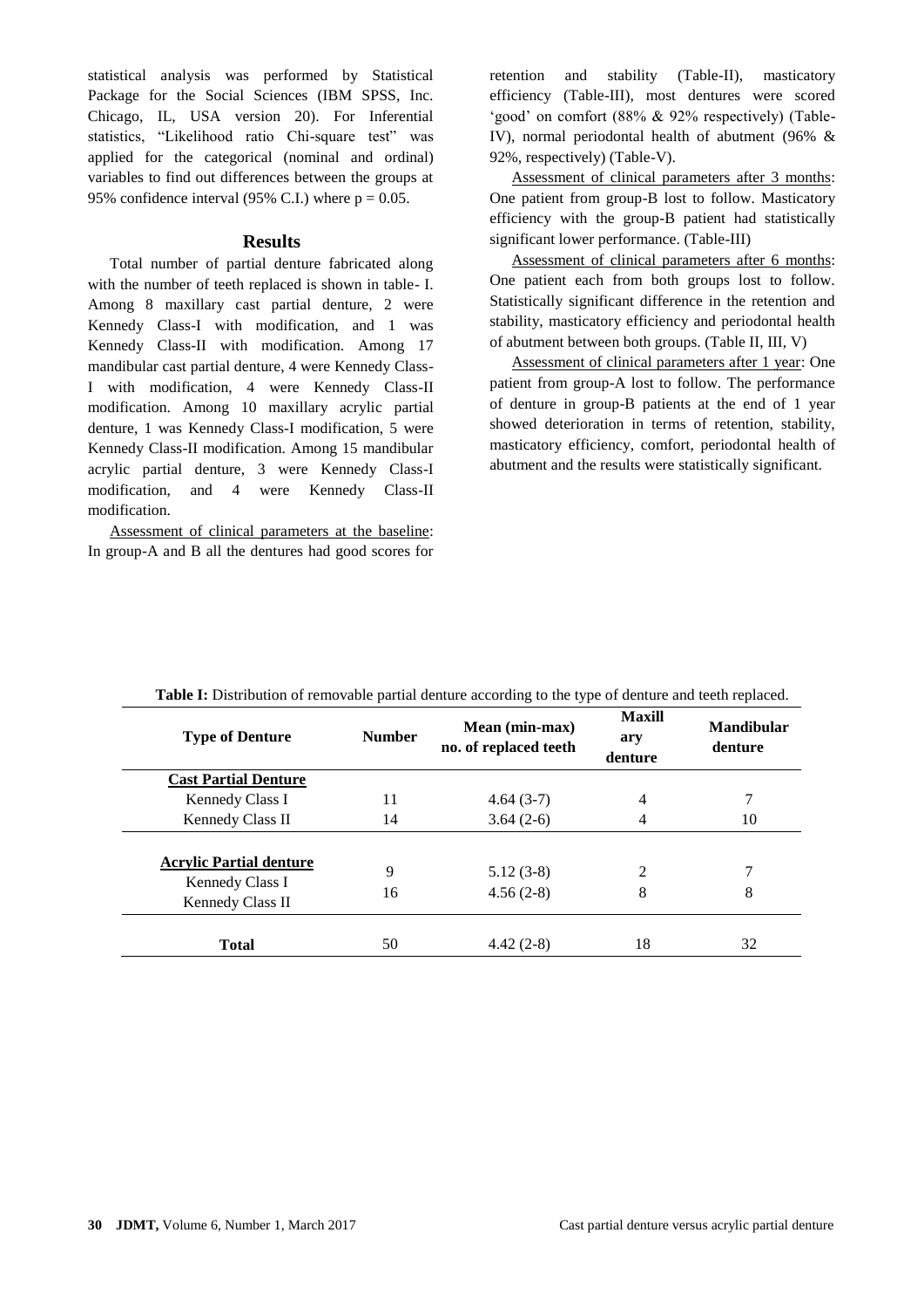|                        | <b>Baseline</b>            |             |                  |                             |              |  |  |  |
|------------------------|----------------------------|-------------|------------------|-----------------------------|--------------|--|--|--|
| Characteristic         | Group- A $(n=25)$          |             | Group-B $(n=25)$ |                             |              |  |  |  |
| <b>Retention &amp;</b> | $\%$                       | 95% C.I.    | $\%$             | 95% C.I.                    | *Significant |  |  |  |
| <b>Stability</b>       |                            |             |                  |                             | (p<0.05)     |  |  |  |
| Good                   | 100                        |             | 100              |                             | -            |  |  |  |
|                        | 3 months                   |             |                  |                             |              |  |  |  |
|                        | $(n=25)$                   |             |                  | $(n=24, 1$ lost to follow)  |              |  |  |  |
| Good                   | 96                         | ±7.68       | 83.33            | ±14.91                      | 0.132        |  |  |  |
| Fair                   | 4                          | ±7.68       | 16.67            | ±14.91                      |              |  |  |  |
|                        | 6 months                   |             |                  |                             |              |  |  |  |
|                        | $(n=24, 1$ lost to follow) |             |                  | $(n=23, 1)$ lost to follow) |              |  |  |  |
| Good                   | 91.67                      | ±25.92      | 43.47            | ±20.26                      |              |  |  |  |
| Fair                   | 4.16                       | $\pm 25.1$  | 34.78            | ±19.46                      | $0.001*$     |  |  |  |
| Poor                   | 4.16                       | ±13.49      | 21.73            | ±16.85                      |              |  |  |  |
|                        | 1 year                     |             |                  |                             |              |  |  |  |
|                        | $(n=22, 1$ lost to follow) |             |                  | $(n=23)$                    |              |  |  |  |
| Good                   | 86.36                      | ±14.34      | 13.04            | ±13.76                      |              |  |  |  |
| Fair                   | 9.09                       | $\pm 12.01$ | 34.78            | ±19.46                      | $< 0.001*$   |  |  |  |
| Poor                   | 4.54                       | $\pm 8.7$   | 52.17            | $\pm 20.41$                 |              |  |  |  |

 $Group-A = Cast$  partial denture

Group-B = Acrylic resin partial denture

C. I. = Confidence Interval

P-value reached from chi square test \*Significant  $(p < 0.05)$ 

|                            |                          | $\ldots$ is not be contained by the contained position of $\eta$ |                     |                                       |
|----------------------------|--------------------------|------------------------------------------------------------------|---------------------|---------------------------------------|
|                            |                          |                                                                  |                     |                                       |
| <b>Characteris</b>         | Group-B $(n=25)$         |                                                                  |                     | p- Value                              |
|                            |                          |                                                                  |                     |                                       |
| %<br><b>Mastication</b>    | 95% C.I.                 | $\%$                                                             | 95% C.I.            | *Significant                          |
|                            |                          |                                                                  |                     | (p<0.05)                              |
| 100                        | $\overline{\phantom{a}}$ | 100                                                              | ٠                   |                                       |
|                            |                          |                                                                  |                     |                                       |
|                            |                          |                                                                  |                     |                                       |
| 96                         | ±7.68                    | 75                                                               | ±17.32              | $0.028*$                              |
| $\overline{4}$             | $\pm 7.68$               | 25                                                               | ±17.32              |                                       |
|                            |                          |                                                                  |                     |                                       |
| $(n=24, 1$ lost to follow) |                          |                                                                  | $(n=23, 1)$ lost to |                                       |
|                            |                          |                                                                  |                     |                                       |
| 83.34                      | $\pm 1$                  | 39.13                                                            | ±19.95              | $0.001*$                              |
|                            | 4.91                     |                                                                  |                     |                                       |
| 16.66                      | ±14.91                   | 60.86                                                            | ±19.95              |                                       |
|                            |                          |                                                                  |                     |                                       |
| $(n=22, 1$ lost to follow) |                          |                                                                  |                     |                                       |
| 77.27                      | ±17.51                   | 8.69                                                             | ±11.51              | $< 0.001*$                            |
| 18.18                      | ±16.12                   | 34.78                                                            | ±19.46              |                                       |
| 4.54                       | $\pm 8.7$                | 56.52                                                            | ±20.26              |                                       |
|                            |                          | Group-A $(n=25)$                                                 | $(n=23)$            | $(n=24, 1$ lost to follow)<br>follow) |

| Table III: Distribution of patients by masticatory efficiency |  |  |  |  |  |
|---------------------------------------------------------------|--|--|--|--|--|
|---------------------------------------------------------------|--|--|--|--|--|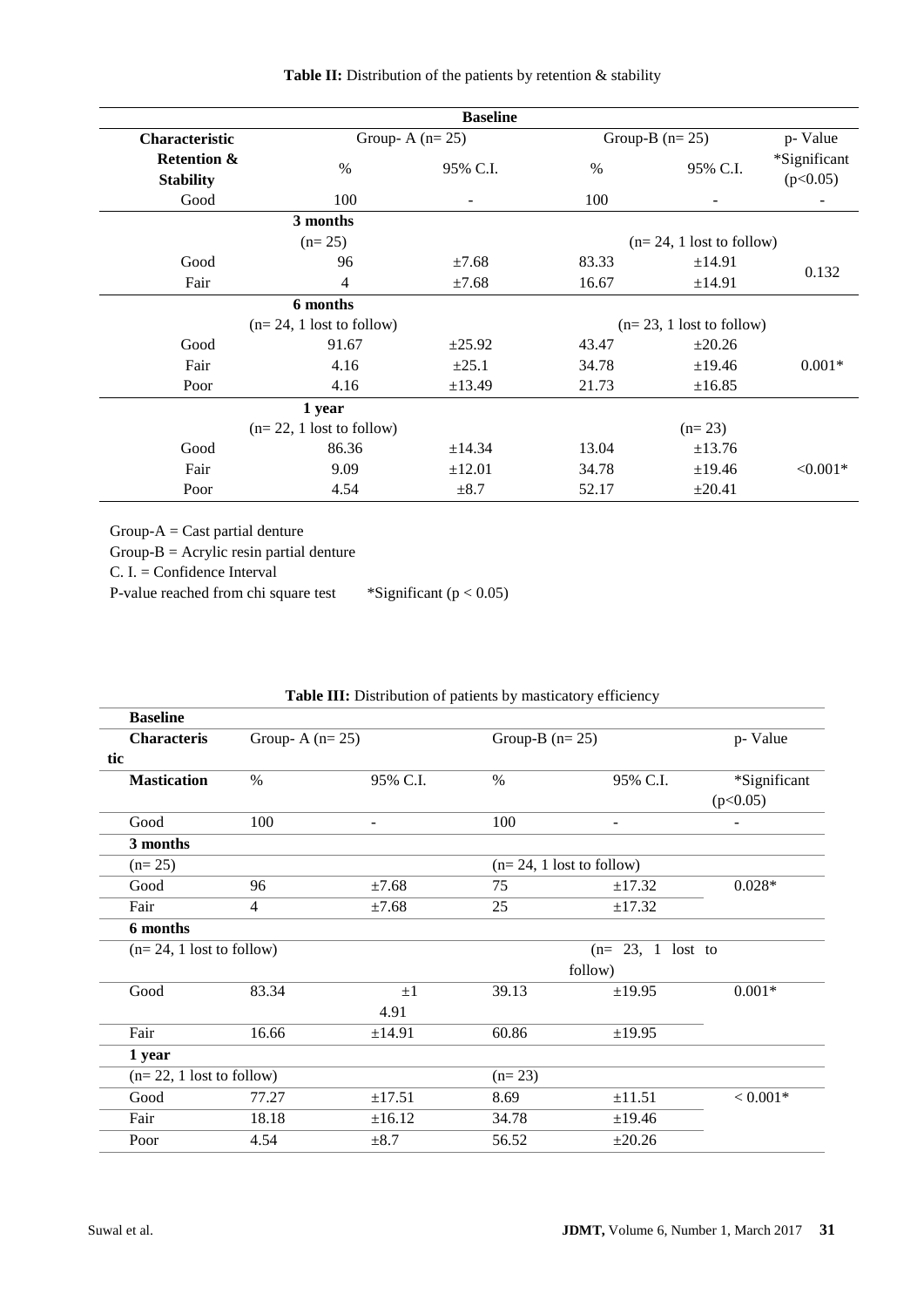| <b>Baseline</b>            |                  |           |                            |                    |              |
|----------------------------|------------------|-----------|----------------------------|--------------------|--------------|
| <b>Characteris</b>         | Group-A $(n=25)$ |           | Group-B $(n=25)$           |                    | p- Value     |
| tic                        |                  |           |                            |                    |              |
| <b>Comfort</b>             | %                | 95% C.I.  | $\%$                       | 95% C.I.           | *Significant |
|                            |                  |           |                            |                    | (p<0.05)     |
| Good                       | 88               | ±12.74    | 92                         | ±10.63             | 0.636        |
| Fair                       | 12               | ±12.74    | 8                          | ±10.63             |              |
| 3 months                   |                  |           |                            |                    |              |
| $(n=25)$                   |                  |           | $(n=24, 1$ lost to follow) |                    |              |
| Good                       | 88               | ±12.74    | 83.34                      | ±14.91             | 0.640        |
| Fair                       | 12               | ±12.74    | 16.66                      | ±16.66             |              |
| 6 months                   |                  |           |                            |                    |              |
| $(n=24, 1$ lost to follow) |                  |           |                            | $(n=23, 1$ lost to |              |
|                            |                  |           |                            | follow)            |              |
| Good                       | 87.5             | $+1$      | 69.56                      | ±18.81             | 0.677        |
|                            |                  | 3.23      |                            |                    |              |
| Fair                       | 12.5             | ±13.23    | 30.43                      | ±18.81             |              |
| 1 year                     |                  |           |                            |                    |              |
| $(n=22, 1$ lost to follow) |                  |           | $(n=23)$                   |                    |              |
| $\operatorname{Good}$      | 81.8             | ±16.12    | 17.39                      | ±15.49             | $< 0.001*$   |
| Fair                       | 13.6             | ±14.34    | 47.82                      | $\pm 20.41$        |              |
| Poor                       | 4.54             | $\pm 8.7$ | 34.78                      | ±19.46             |              |
|                            |                  |           |                            |                    |              |

**Table V:** Distribution of patients by the periodontal health of the abutment

|     | <b>Baseline</b>            |                  |            |                            |                     |              |
|-----|----------------------------|------------------|------------|----------------------------|---------------------|--------------|
|     | <b>Characteris</b>         | Group-A $(n=25)$ |            | Group-B $(n=25)$           |                     | p- Value     |
| tic |                            |                  |            |                            |                     |              |
|     | Periodontiti               | %                | 95% C.I.   | $\frac{0}{0}$              | 95% C.I.            | *Significant |
| S   |                            |                  |            |                            |                     | (p<0.05)     |
|     | Normal                     | 96               | $\pm 7.68$ | 92                         | ±10.63              | 0.548        |
|     | Slight                     | 4                | $\pm 7.68$ | 8                          | ±10.63              |              |
|     | 3 months                   |                  |            |                            |                     |              |
|     | $(n=25)$                   |                  |            | $(n=24, 1$ lost to follow) |                     |              |
|     | Normal                     | 96               | ±7.68      | 91.67                      | ±11.06              | 0.524        |
|     | Slight                     | 4                | ±7.68      | 8.33                       | ±11.06              |              |
|     | 6 months                   |                  |            |                            |                     |              |
|     | $(n=24, 1$ lost to follow) |                  |            |                            | $(n=23, 1)$ lost to |              |
|     |                            |                  |            | follow)                    |                     |              |
|     | Normal                     | 95.83            |            | 60.86                      | ±19.95              | $0.002*$     |
|     |                            |                  | 8          |                            |                     |              |
|     | Slight                     | 4.16             | ±7.99      | 39.13                      | ±19.95              |              |
|     | 1 year                     |                  |            |                            |                     |              |
|     | $(n=22, 1$ lost to follow) |                  |            | $(n=23)$                   |                     |              |
|     | Normal                     | 90.9             | ±12.02     | 34.78                      | ±19.46              | $< 0.001*$   |
|     | Slight                     | 9.09             | ±12.01     | 65.21                      | ±19.47              |              |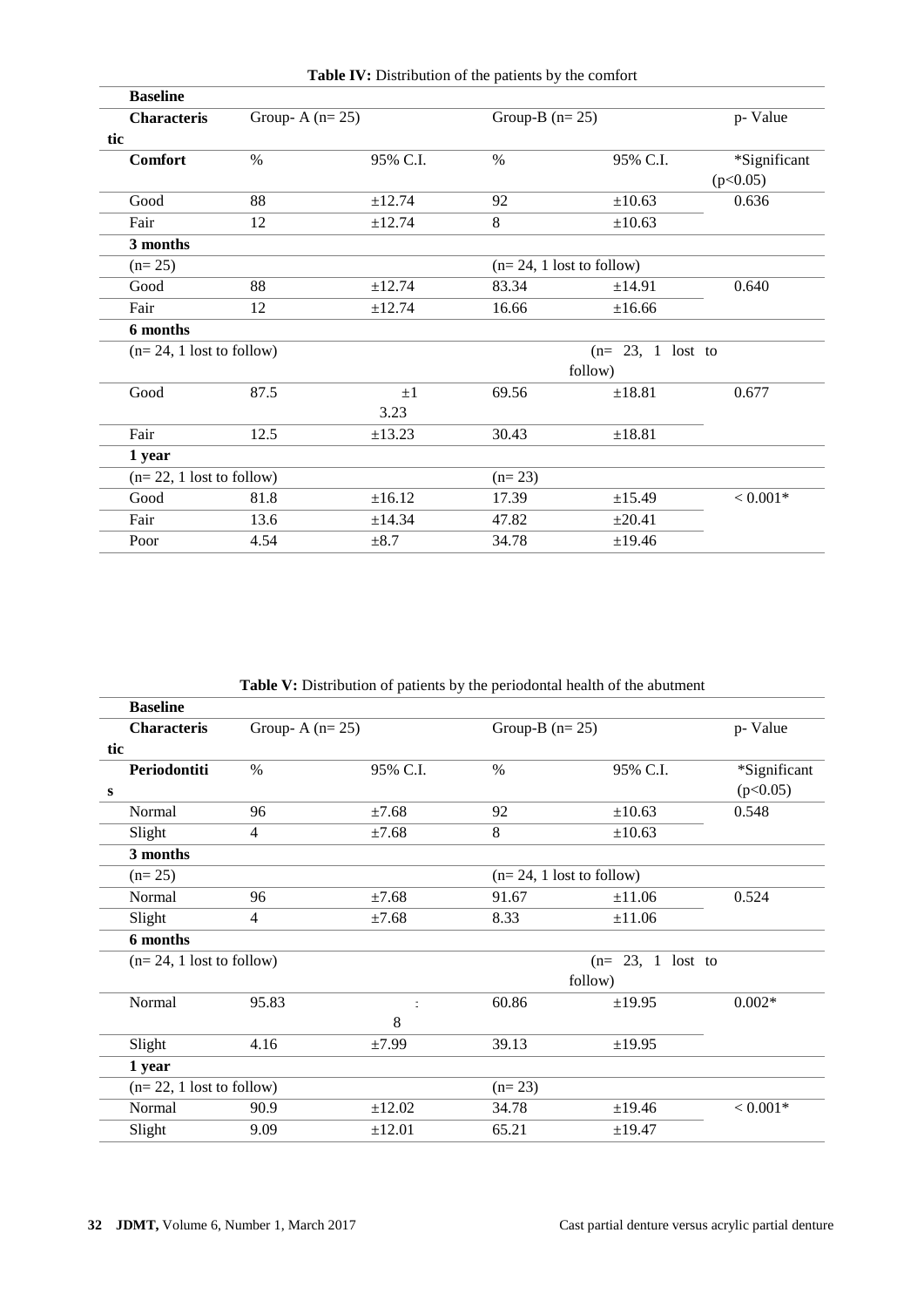### **Discussion**

The number of patients wearing removable partial denture is increasing but few patients choose cast partial denture, primarily because of the higher cost of the prosthesis. In this study, the average age of the patients was from 31 to 67 years. In assessing the past dental history, it was found that out of 50 patients, 17 patients had the previous denture. Out of which 2 discontinued to wear their prosthesis, 10 of them felt discomfort after wearing and were not satisfied with their previous denture, 5 needed denture replacement due to the old prosthesis.

In this study, the retention and stability of the APD showed degradation at 6 months follow-up and at one year only a few dentures were usable. Primary retention for the removable partial denture is accomplished mechanically by placing retaining elements on the abutment teeth (tip of the retaining arm, guiding planes, bar clasps). Secondary retention is provided by the intimate relationship of the denture bases and major connector with the underlying tissue. Moreover cast circumferential clasps offer greater stability because it has a rigid shoulder (10). Whereas wrought wire clasps have a flexible shoulder and bar clasps do not have a shoulder hence, they offer a lower stability (11). Despite the satisfactory acceptance of the APD, during the third month of evaluation, the masticatory efficiency was started deteriorating. Lack of stability of denture is a common complaint of denture wearers, and inability to chew is related to the instability of dentures and advanced reduction of the number of natural teeth. The qualitative assessment of comfort in this study showed no statistically significant difference between two groups initially. However, during the subsequent follow-up period, patients wearing acrylic partial denture showed poor comfort (34.78%) compared to patients treated with cast partial denture our findings are in accordance with Watson CL et al. (12) they indicated that distal extension prostheses are often not well tolerated and that acrylic dentures give more problems.

RPD should maintain the health of the remaining dentition and surrounding oral tissue. Observation showed that in subsequent follow-up visit periodontal health of abutment was maintained in group-I patients, which was statistically significant, and the condition was degraded gradually in group-II patients. The horizontal and lateral stress on the abutment teeth may cause breakdown of periodontal tissue and increase the tooth mobility. The consequence may lead to losing more number of teeth, thus the edentulous span of the patient may increase. Studies by Runov et al. (13) Chandler & Brudvic (14) and Nada et al. (15) indicated more severe gingival tissue reactions when the gingiva was covered by the denture, whereas an open space

design of minor connectors was less conductive to increase in crevicular temperature, plaque accumulation, gingival inflammation and pocket depth. Lappalainen et al. (16) observed an increase in depth of the pocket in RPD users. Markkanen et al. (17) observed an increase in the number and in the depth of the pockets.

Studies reported that only increase in tooth mobility could be considered as a major factor or variable affected by the presence of an RPD (18). Lappalainen et al. (16) observed an increase in mobility; this becomes apparent more specifically at the level of the abutment teeth. In the distal extension cases due to the remodelling or resorption of the residual ridge significant stress will be beard by the abutment teeth. So it may be necessary to evaluate the mechanism of retention and support taken from the abutment teeth and position of clasp assembly in every follow-up visit to ascertain that whether it is working in the same manner as it was planned during the fabrication of the prosthesis. Clinical observations by Carr et al. (2) demonstrated that the inherent cleanliness of the cast metal contributes to the health of the oral tissue when compared with acrylic resin base. Zarb GA et al. (19) stated that the presence of denture deposit and their rate of accumulation are directly related to the presence of protein-rich saliva and microporous nature of the polymeric base, which facilitates microbial plaque formation and ensuring calculus deposition. The RPD may contribute to the formation of biofilm and consequently, an increase in the incidence of caries and periodontal disease (20).

As observed by Frank et al. (7) no specific feature of the RPD was responsible for the increased likelihood of dissatisfaction in younger people, so it is important for the clinician to explain the risk versus the benefits of the treatment. Although the potential for high success rate for prosthodontic treatment is widely accepted, epidemiological studies (21) demonstrated that the proportion of patients dissatisfied with RPDs, including an inability to wear the denture, range from 3% to 40%, with an average of approximately 25%. Such a large proportion of denture wearers shows significant burden to the healthcare and demands improvement in materials and methods to meet patient satisfaction. Thus, improvements in the technique and materials must be everlasting. The prognosis of the prosthetic rehabilitation, advantages and disadvantages of the prosthesis, and possibilities for re-treatment in the case of failure must be addressed and discussed with the patient.

#### **Conclusion**

Overall study findings established that, with adequate maintenance of oral and denture hygiene at a